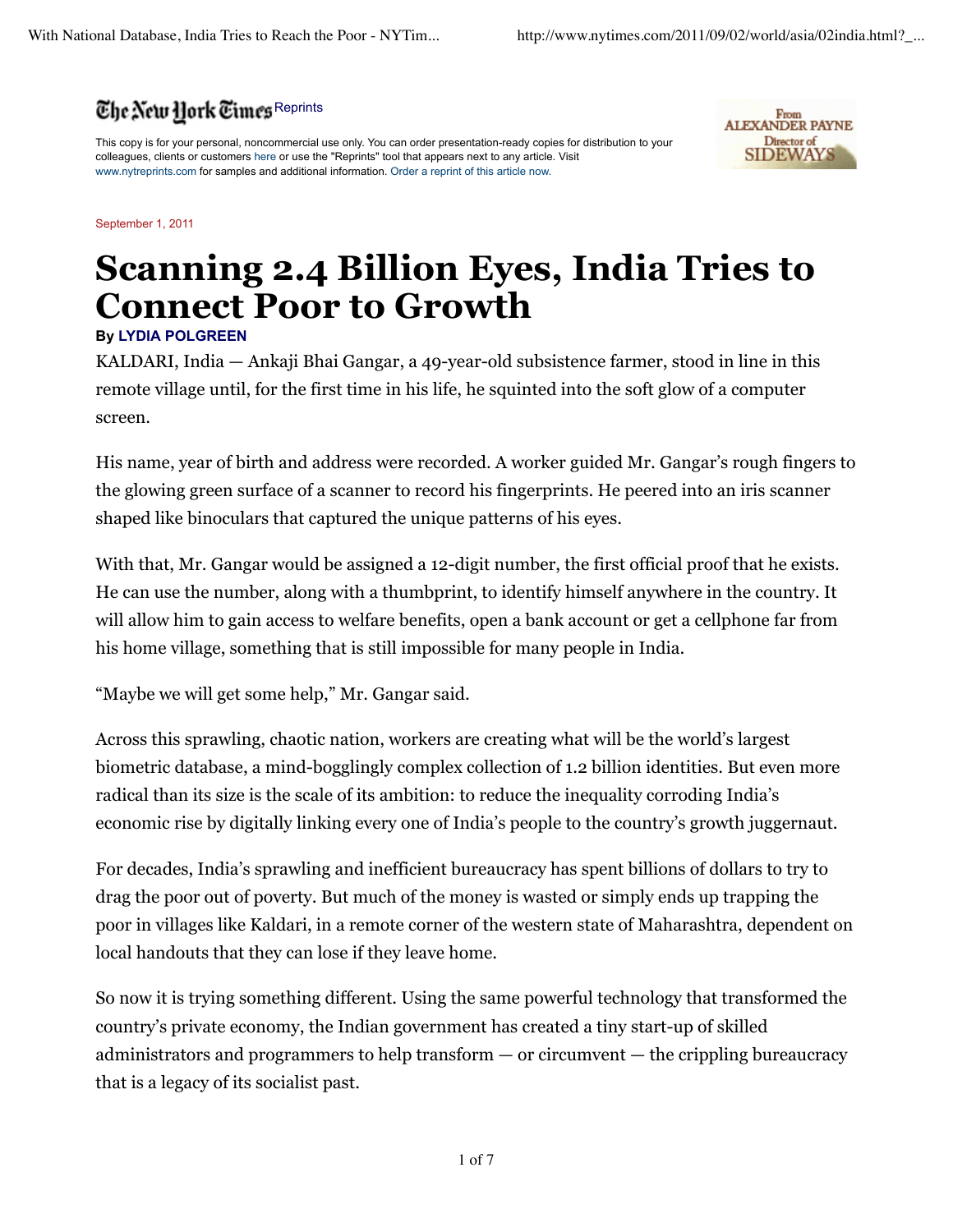"What we are creating is as important as a road," said Nandan M. Nilekani, the billionaire software mogul whom the government has tapped to create India's identity database. "It is a road that in some sense connects every individual to the state."

For its proponents, the 12-digit ID is an ingenious solution to a particularly bedeviling problem. Most of India's poorest citizens are trapped in a system of village-based identity proof that has had the perverse effect of making migration, which is essential to any growing economy, much harder.

The ID project also has the potential to reduce the kind of corruption that has led millions of Indians to take to the streets in mass demonstrations in recent weeks, spurred on by the hunger strike of an anticorruption activist named Anna Hazare. By allowing electronic transmission and verification of many government services, the identity system would make it much harder for corrupt bureaucrats to steal citizens' benefits. India's prime minister has frequently cited the new system in response to Mr. Hazare's demands.

The new number-based system, known as Aadhaar, or foundation, would be used to verify the identity of any Indian anywhere in the country within eight seconds, using inexpensive hand-held devices linked to the mobile phone network.

It would also serve as a shortcut to building real citizenship in a society where identity is almost always mediated through a group — caste, kin and religion. Aadhaar would for the first time identify each Indian as an individual.

The identity project is, in a way, an acknowledgment that India has failed to bring its poor along the path to prosperity. India may be the world's second-fastest-growing economy, but more than 400 million Indians live in poverty, according to government figures. Nearly half of children younger than 5 are underweight.

India's expensive public welfare systems are so inefficient that warehouses overflow with rotting grain despite malnutrition rates that rival those of sub-Saharan Africa, and much of it is siphoned off to the private market long before it reaches hungry mouths. The government builds sturdy classrooms but fails to punish well-paid teachers who do not show up for work. These systems fail to connect citizens' most basic needs with help that is readily available, either through government handouts or the marketplace.

Technology, its supporters believe, could solve these problems because it would provide people with a way to interact with the state without depending on local officials who are now the main gatekeepers of government services.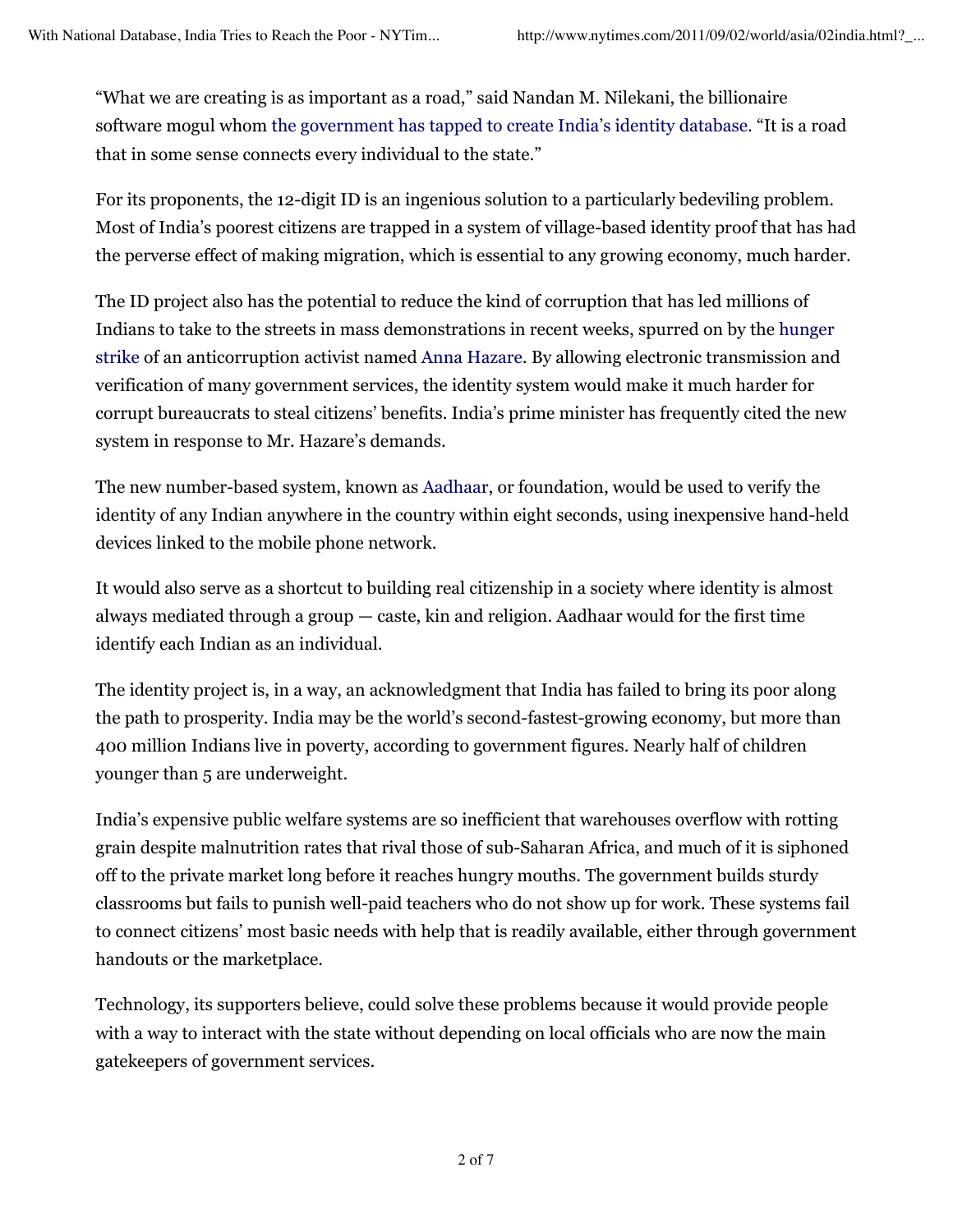"One cannot improve human beings," said Ram Sevak Sharma, the director general of the identity program. "But one can certainly improve systems. And the same flawed human beings with a better system will be able to produce better results."

To build the database, the Indian government has created a highly unusual hybrid institution: a small team of elite bureaucrats who are working with veterans of Silicon Valley start-ups and Bangalore's most-respected technology companies. Despite the scale of its task, the organization has deliberately been kept small. At its peak, no more than a few hundred people will work on the project, and private contractors will do much of the work of enrolling citizens. It costs the program about \$3 to issue each Aadhaar number, Mr. Nilekani said, and more than 30 million have been issued so far. The process is free and voluntary.

The operation's tiny footprint and seemingly technical mission have kept the project from drawing much scrutiny so far. Just as the information technology industry grew stealthily beneath the nose of the bureaucracy that had traditionally smothered private enterprise, the identity database is quietly embedding itself in India's bureaucratic fabric even as other efforts to reform India's government and economy seem to have stalled.

Century-old labor and land laws stifle industry and mobility, making it hard to build factories and create jobs. Restrictions on foreign investment protect small shopkeepers and domestic industries but also hamper investment that could modernize agriculture. Yet efforts to change these rules often fail to overcome entrenched interests.

The identity database has so far met only muffled opposition. Privacy watchdogs worry that the identity numbers will be abused by a snooping state that cares little for civil liberties. Leftists fret that the database will lead to an erosion of the state's role in helping the poor. But powerful and corrupt bureaucrats, politicians and businessmen who thrive on the current system's opacity have yet to object publicly, though they almost certainly will once the challenge to the way they do business becomes evident.

India's identity database will be an order of magnitude larger than the world's largest existing biometric database, the US-Visit program for visas, which has data on about 100 million people. To register all 1.2 billion Indians, the system will need to collect 12 billion fingerprints and scan 2.4 billion irises. It is a project of epic proportions — not unlike the challenge of governing the world's largest democracy.

## **A Start-Up in Spirit**

With its grid of chest-high cubicles in cheerful colors, the suite of offices could belong to a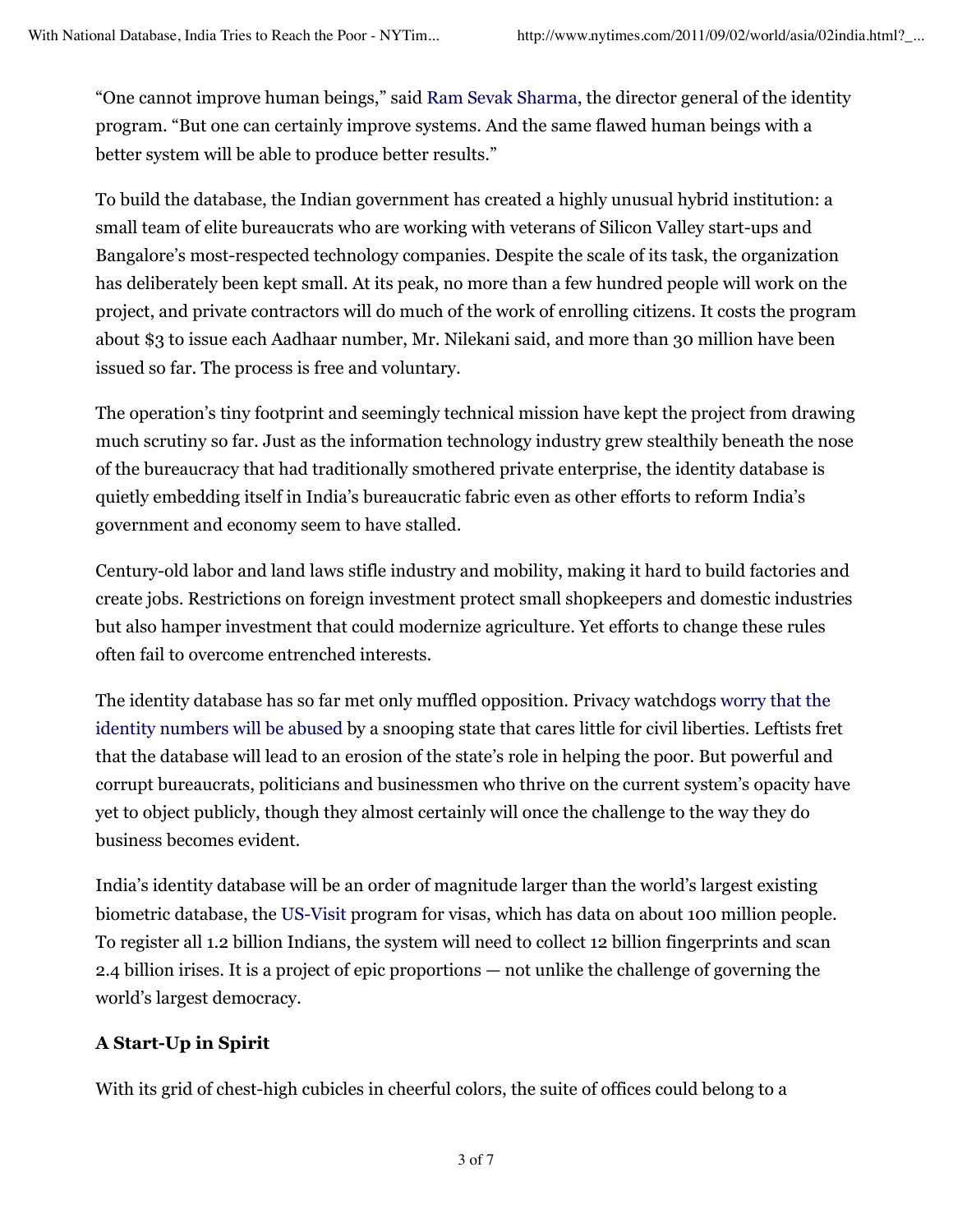high-tech start-up like so many others in the booming city of Bangalore. On the second floor of the Touchstone Building, part of a nondescript technology office park off a traffic-choked ring road, the government's own start-up is at work.

In one glass-walled conference room, bankers on leave from their jobs in finance were planning how to use the Aadhaar and hand-held mobile technology to bring banking to India's 600,000 villages without laying a single brick.

In another, programmers worked out how Aadhaar's open software architecture could be used to build an ecosystem like the ones Google and Apple created, embedding the number in every aspect of life. That could eliminate trillions of pages of bureaucratic paperwork, remnants of the License Raj, the old system that governed India's closed economy. Indians face obstacles almost every time they ask anything of their government — a driver's license, subsidized grain, a birth certificate. Digitizing these systems would eliminate countless opportunities for graft.

A typical government office this is not. There are no peons in white Nehru caps shuffling between offices with bundles of dusty paper files tied with string. The standard uniform of the tech company employee — khaki trousers and polo shirt — is de rigueur.

The project resembles a start-up because the man in charge is Mr. Nilekani, a co-founder of India's most famous start-up. In 1981 he pooled 10,000 rupees in capital, or \$1,100 to \$1,200, with six colleagues to start Infosys, the outsourcing giant. Infosys has grown into a \$30 billion company with more than 130,000 employees around the globe. Mr. Nilekani's path from son of a socialist textile mill manager to world-renowned billionaire inspires countless Indians.

Two years ago, when the government decided to create the identity database, Mr. Nilekani stepped down as chairman of Infosys to oversee the effort, forging an unusual path in Indian public life from business to government.

"I am an entrepreneur within the system," he explained in an interview in his office in New Delhi.

The very notion of a businessman in government was once unthinkable. Mr. Nilekani, 56, came of age in an era when almost all private industry in India was smothered under the License Raj's heavy blanket of government regulation. This meant entrepreneurship was almost impossible. For a young man in the 1970s with elite credentials, going abroad to work for a private company or getting a posting in the elite Indian Administrative Service were the two most attractive options.

Mr. Nilekani was a founding member of a second elite, the one created when a handful of brainy graduates of India's top technical schools set up companies in Bangalore in the 1980s.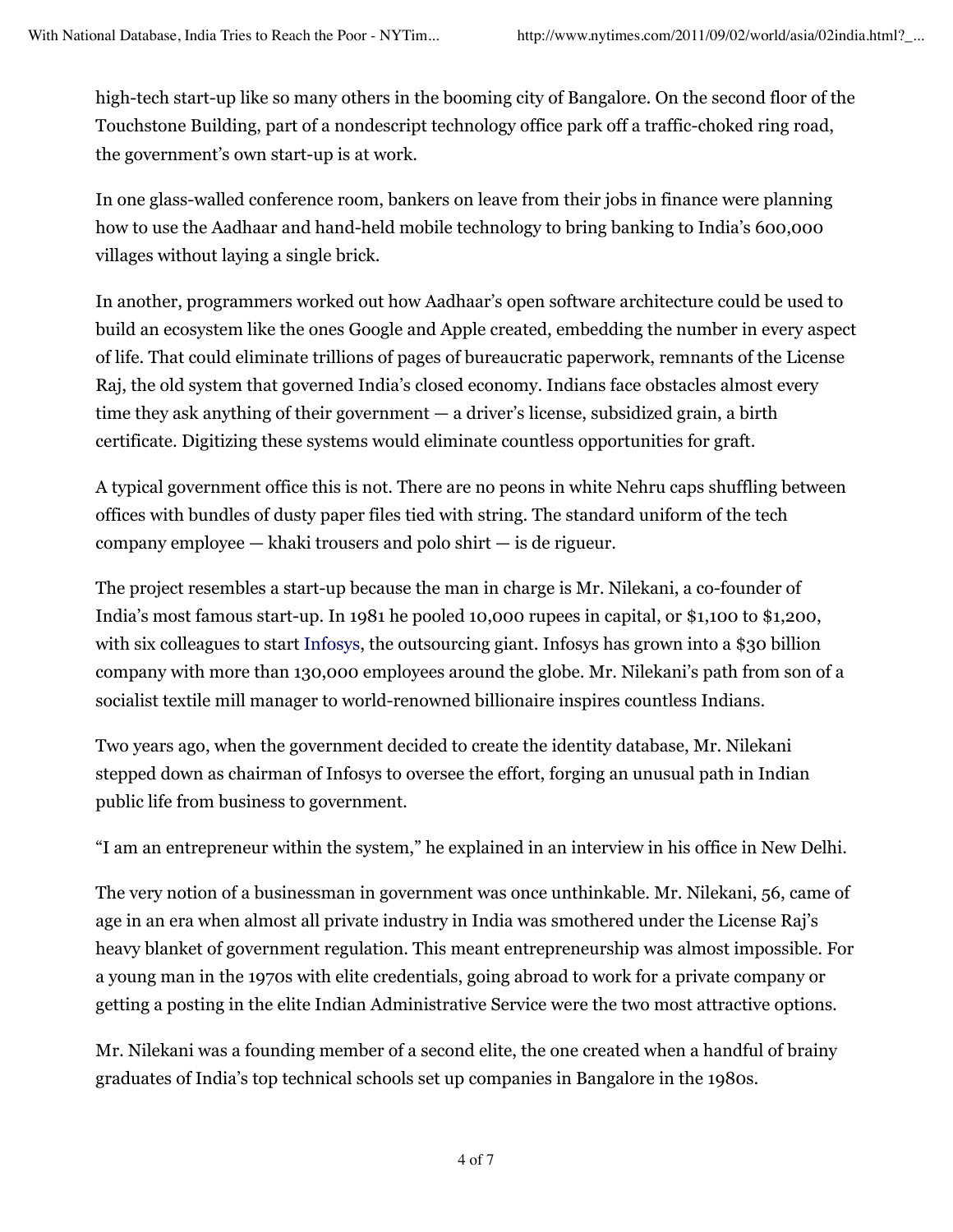Over time, India's technology elite has transformed not just India but the world, sending its brightest engineers to Silicon Valley and beyond. India has become the back office to the world, not only handling customer service calls and insurance claims, but also composing legal briefs and performing complex quantitative analysis for investment banks.

But even as it made global business more efficient and profitable, this technological class was cut out of India's political system.

In 2008 Mr. Nilekani published "Imagining India," a wonkish book that elucidated a set of ideas he thought could transform India. A best seller here, it was the type of policy book an American businessman might write if he aspired to high public office. But India's hurly-burly political system has no place for men like Mr. Nilekani.

"This was not the United States, where a Michael Bloomberg could be the C.E.O. of a large company one day and get elected as New York's mayor the next," Mr. Nilekani wrote. "Being an entrepreneur automatically made me a very long shot in Indian politics, and an easy target for populist rhetoric."

A deep suspicion toward private enterprise, a result of decades of socialist politics, permeates public life. Political parties are intensely hierarchical and formed along family, religious and caste lines, making it all but impossible for an outsider like Mr. Nilekani to win an election.

Still, he pined to serve somehow, and his chance came when the Congress Party was re-elected and formed a strong coalition government in 2009. Rahul Gandhi, the tech-savvy scion of India's leading political family and the presumed prime minister in waiting, wanted Mr. Nilekani to join the government.

At first Mr. Gandhi asked Mr. Nilekani to transform the dysfunctional education bureaucracy, according to a senior government official familiar with Mr. Gandhi's thinking. But Sonia Gandhi, Mr. Gandhi's mother and the leader of the Congress Party, along with Prime Minister Manmohan Singh, concluded that such a move would cause too much of an uproar.

When the government decided to create the unique-identity system, Mr. Nilekani leapt at the chance to run it. Though he would hold cabinet rank, he would be in charge of a small and seemingly arcane government authority. No one would notice that he was working on a revolutionary project, the Gandhis and Mr. Singh concluded.

"People don't fully realize what can be done with this," said a senior government official working on the identity system, who requested anonymity because the scope of the project is a delicate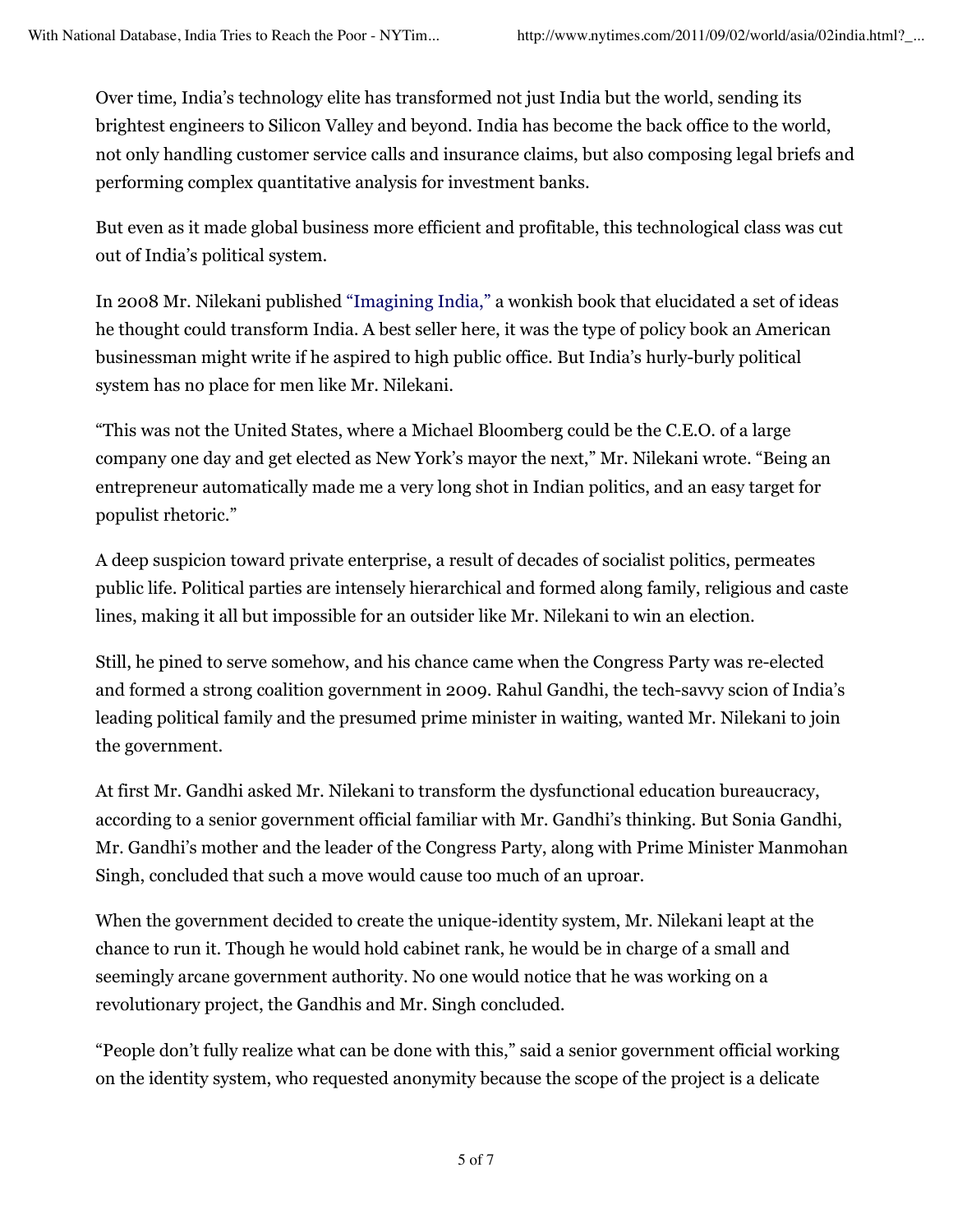subject. "People who are not familiar with technology don't understand how big this is."

#### **The Resistance**

Unsurprisingly, some people see the idea of a centralized identity database as a dystopian nightmare. Privacy advocates contend that the government will use it to track citizens, a serious concern in a country where the government carries out extensive wiretapping and surveillance to track potential terrorists.

India lacks robust laws to protect privacy, though Mr. Nilekani and others have urged the passage of strict legislation to govern the use of information the government collects. The database has been designed to contain as little information as possible — only a name, date of birth, sex and address. When anyone tries to confirm a person's identity using the number, the database will supply only a yes-or-no answer.

Many influential critics of the identity system argue that it is costly — \$326 million is budgeted for the next financial year, and the project will take a decade to complete — and unnecessary because there are easier ways to check corruption in antipoverty programs. Chhattisgarh State, in central India, has drastically reduced waste and fraud in its delivery of subsidized grain using a system of smart cards.

"This is a solution in search of a problem," said Usha Ramanathan, a lawyer who works on civil liberties.

Because Aadhaar will be linked instantly with a bank account, some social activists suspect that the government is seeking to replace its current system of in-kind benefits — like distributing grain and creating state-supported jobs — with direct cash transfers. Many on the left oppose such a shift because they think handing out cash from the public till would create a backlash and undercut support for poverty programs.

But the project has enjoyed an unusual degree of support from the highest officials in India. When the program was inaugurated, Prime Minister Singh and Mrs. Gandhi, the Congress Party's left-leaning leader, attended the ceremony. Several influential members of the National Advisory Council, a kind of kitchen cabinet that advises Mrs. Gandhi on social policy, were deeply wary of the project, but she overruled them.

"Mrs. Gandhi normally consents to discussions on a number of issues we raise," said Harsh Mander, an activist and member of the council. "But on this she said, 'No, we are going ahead with the idea.'"